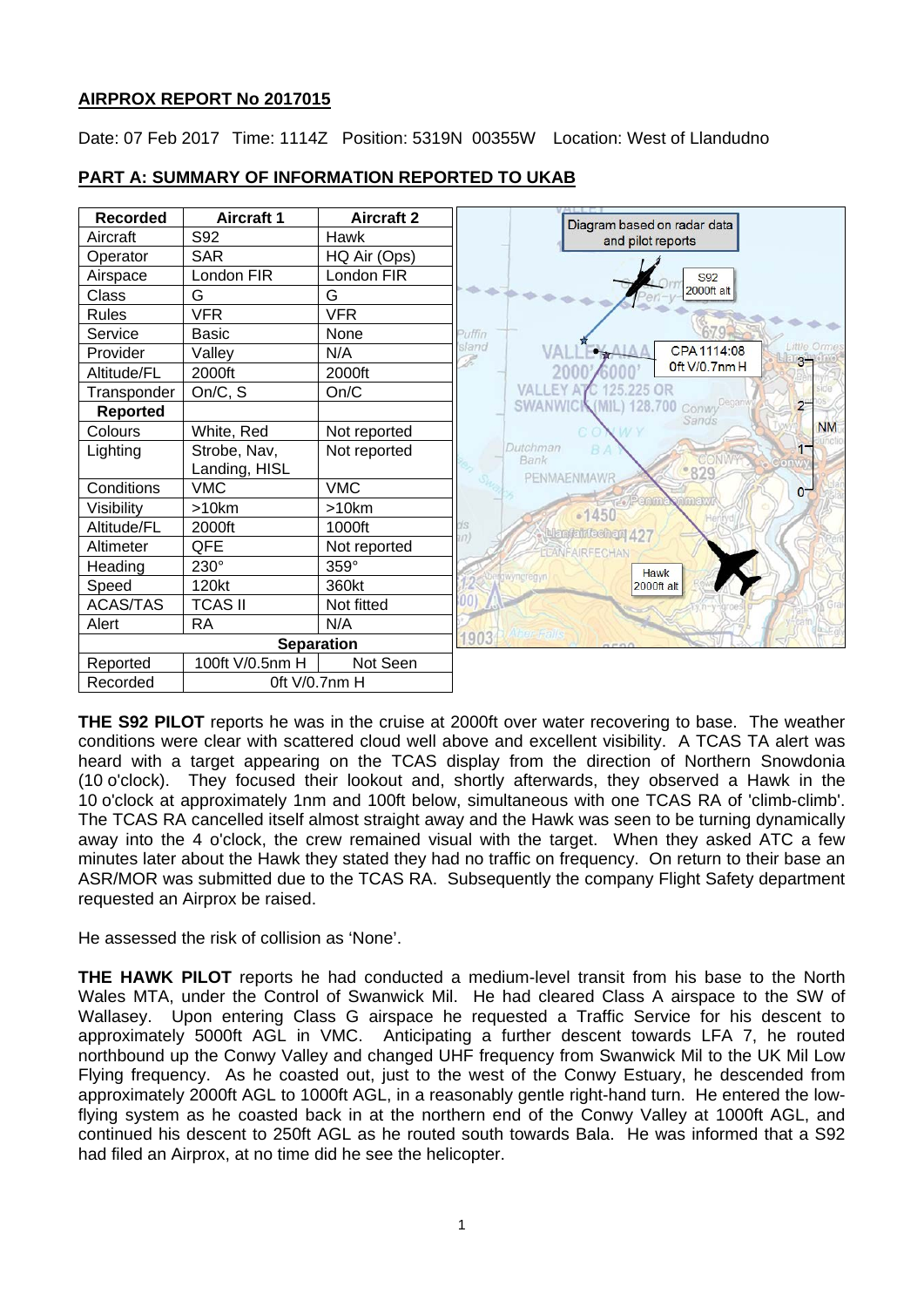**THE VALLEY CONTROLLER** reports that whilst he was working as the Approach controller he was aware of the Radar controller working a rotary S92 under a Basic Service. As the S92 proceeded southwest bound and passed abeam the Gt Orme, an unknown squawking aircraft appeared heading north-bound out of the Conwy estuary towards the S92. It appeared this aircraft was already in a tight right-hand turn as it approached the S92, presumably to re-enter the low-level system. The S92 did not raise a concern at the time and, whilst the Radar controller spotted the event, both of them were comfortable that they did not come close enough to constitute a duty of care concern to require calling to a Basic Service aircraft. Later in the sortie, the S92 pilot asked if Valley had been controlling the Hawk that appeared out of low-level near the Gt Orme. The Radar controller confirmed that Valley had not been. The controller commented that, had the S92 been under a Traffic Service the unknown aircraft would have been called immediately. A large amount of traffic routinely routes around the area in question under a Basic Service and would not routinely be given Traffic Information in this scenario unless they were under a higher level of service.

He perceived the severity of the incident as 'Low'.

**THE VALLEY SUPERVISOR** reports that they were made aware by the Deps / LARS controller that the S92 had enquired about a Hawk exiting the low-level system that had caused them a TCAS alert. The S92 was under a Basic Service although clearly showing on both primary and secondary radar. The only known Hawk that was in the low level system was also still showing clearly on radar, and although in a similar area, did not appear to have come within about 5 miles of the S92. He noted the time of the incident but took no further action.

# **Factual Background**

The weather at Valley was recorded as follows:

METAR EGOV 071050Z 25008KT 9999 FEW024 08/03 Q1011 BLU TEMPO SCT020 WHT

# **Analysis and Investigation**

# **Military ATM**

Portions of the tape transcripts between the Valley Radar controller and the S92 are below:

| <b>From</b>                         | To                                  | <b>Speech Transcription</b>                                                                                                                                                            | <b>Time</b> |
|-------------------------------------|-------------------------------------|----------------------------------------------------------------------------------------------------------------------------------------------------------------------------------------|-------------|
| [S92 C/S]                           | Valley<br>Radar                     | Valley Radar [S92 C/S].                                                                                                                                                                | 11:28:28    |
| Valley<br>Radar                     | [S92 C/S]                           | [S92 C/S] Valley Radar pass message.                                                                                                                                                   | 11:28:34    |
| [S92 C/S]                           | Valley<br>Radar                     | Radar [S92 C/S] we're now complete at the end of the straights<br>we're just routing up to north of Newborough to operate 500 and<br>below for 10 minutes.                             | 11:28:37    |
| Valley<br>Radar                     | [S92 C/S]                           | [S92 C/S] roger manoeuvre not above 500 feet on the Valley QFE<br>1010.                                                                                                                | 11:28:51    |
| [S92 C/S]                           | Valley<br>Radar                     | Manoeuvring not above 500 feet on 1010.                                                                                                                                                | 11:28:57    |
| Valley<br>Radar                     | [S92 C/S]                           | [S92 C/S] squawk 3753.                                                                                                                                                                 | 11:29:04    |
| [S92 C/S]                           | Valley<br>Radar                     | 3753 [S92 C/S] and just for information when we were just South<br>of the Orme we saw a Hawk manoeuvring at 2000 feet similar<br>level to us to ourselves were they on your frequency? | 11:29:08    |
| Valley<br>Radar                     | [ <b>S</b> 92 <b>C</b> / <b>S</b> ] | [S92 C/S] negative not on my frequency.                                                                                                                                                | 11:29:23    |
| [ <b>S</b> 92 <b>C</b> / <b>S</b> ] | Valley<br>Radar                     | Roger that's copied [S92 C/S].                                                                                                                                                         | 11:29:26    |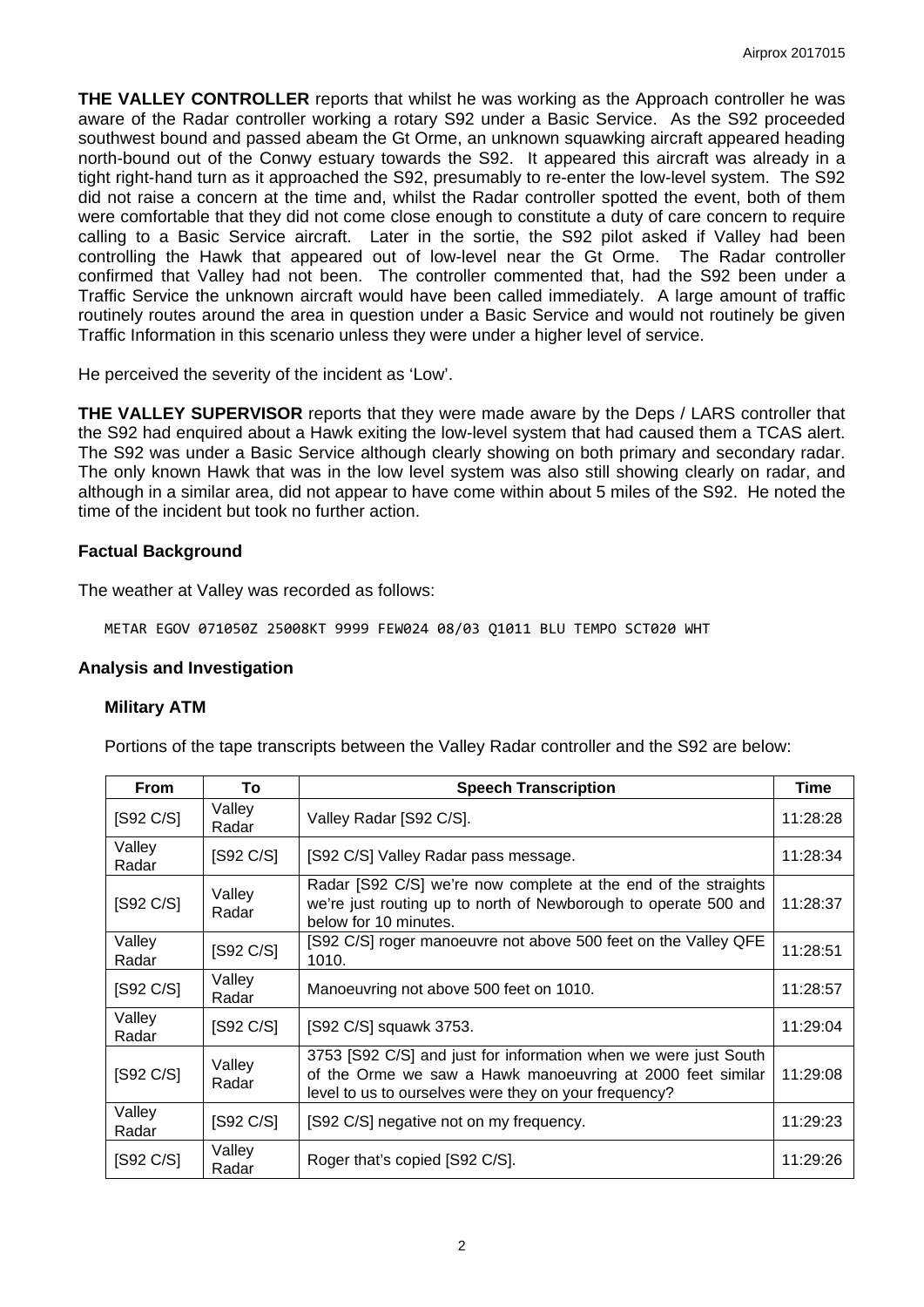Figures 1-3 are screen shots taken from replays of the Great Dun Fell radar, therefore do not represent the picture seen by the Valley Radar controller:



 Figure 1: Geometry at 11:13:42 Figure 2: Geometry at 11:13:58 (S92 7000; Hawk 7001)



Figure 3: Geometry at 11:14:05

The S92 had not been formally identified but was receiving a BS from the Valley Radar controller. The controller was also aware of an aircraft operating on a low-level squawk in the vicinity of Conwy but did not consider it to be a factor to the S92, therefore did not pass Traffic Information (TI). The Valley Approach controller concurred with the belief that there was no risk of collision and the decision not to take action, based on experience of low-level traffic in the area. The Airprox was not reported on frequency at the time of the occurrence, but by landline approximately one day later.

In accordance with CAP 774:

*Given that the provider of a Basic Service is not required to monitor the flight, pilots should not expect any form of traffic information from a controller/FISO. A pilot who considers that he requires a regular flow of specific traffic information shall request a Traffic Service.*

*A controller with access to surveillance-derived information shall avoid the routine provision of traffic information on specific aircraft but may use that information to provide a more detailed warning to the pilot.*

*If a controller/ FISO considers that a definite risk of collision exists, a warning shall be issued to the pilot (SERA.9005 (b)(2) and GM1 SERA.9005(b)(2)).*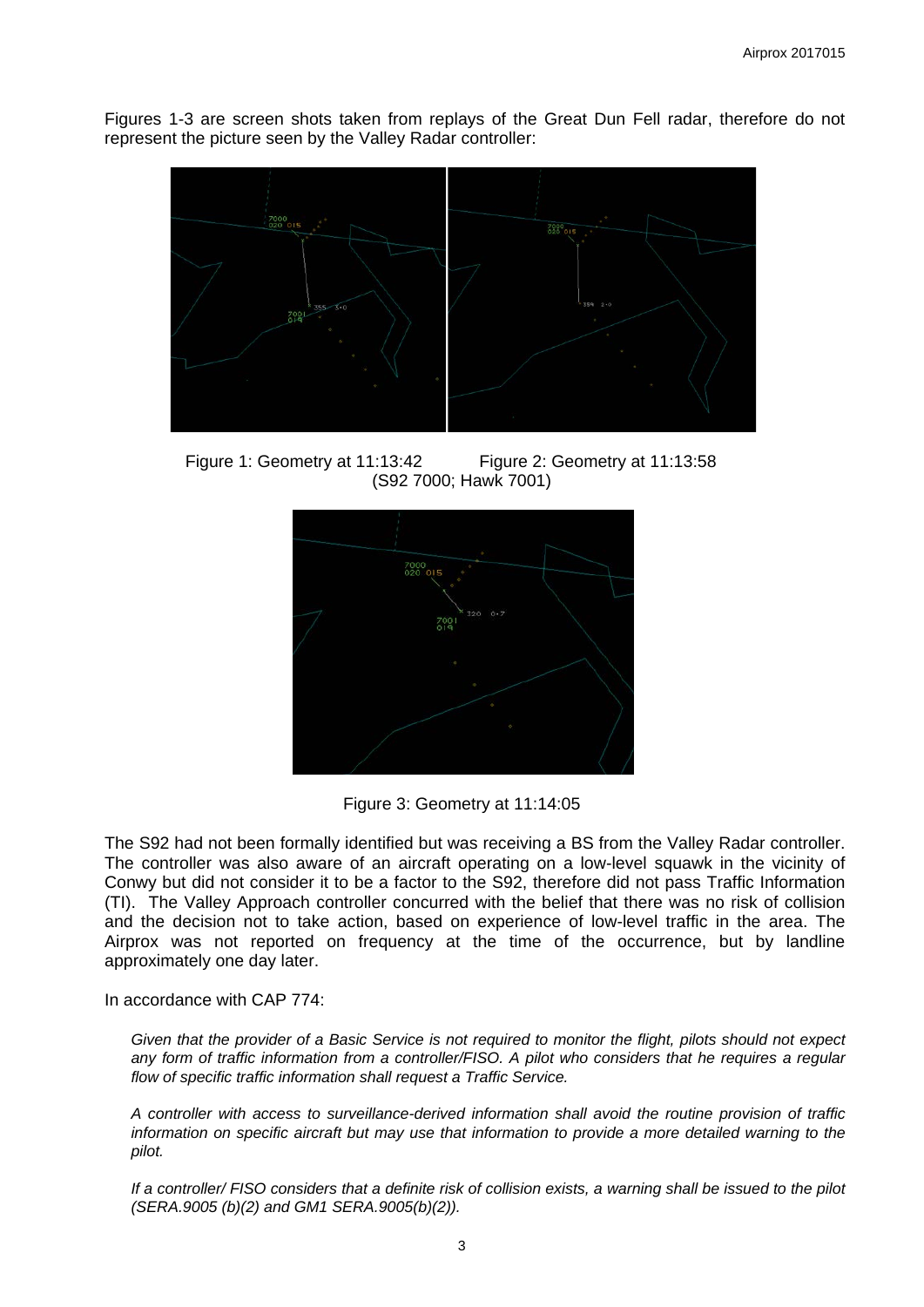# **UKAB Secretariat**

The S92 and Hawk pilots shared an equal responsibility for collision avoidance and not to operate in such proximity to other aircraft as to create a collision hazard<sup>1</sup>. If the incident geometry is considered as converging then the Hawk pilot was required to give way to the S92[2](#page-3-1).

#### **Comments**

# **HQ Air Command**

This incident took place in an area that is familiar to controllers based at RAF Valley as a low-level entry point. The Hawk pilot had descended under a Traffic Service with Swanwick(Mil) and, on approaching low-level with good weather conditions, elected to switch directly from Swanwick(Mil) to the UHF low-level frequency in order to gain SA on any military traffic in the area (there is currently no VHF common frequency in use to the south of Latitude N56°). He had considered using an ATS from RAF Valley during the descent but deemed this unnecessary as his intentions were to fly a low-level route and Swanwick(Mil) was able to provide an appropriate ATS until his entry to low level. The S92 pilot had requested a BS from RAF Valley and was transiting the area as the Hawk entered low-level. The controller did not call the Hawk traffic to the S92 pilot as he expected the Hawk to turn and enter the Valley, as is common in that area, and also did not consider the Hawk's proximity to his S92 traffic to be relevant. However, had the S92 pilot been under a Traffic Service then the controller stated that Traffic Information would have been passed.

The TCAS on the S92 alerted its pilot to the presence of the Hawk and he was able to gain visual with the other aircraft as it turned to enter low-level. There is no Collision Warning System (CWS) currently fitted to Hawk T1 aircraft but the interaction of the S92's TCAS and the Hawk's transponder was an effective barrier, as was the cueing of the S92 pilot's lookout. Although the ATS barrier was weakened by the fact that the Hawk pilot was not speaking to the controller and the S92 pilot had requested a Basic Service, the aircraft never came closer to each other than 0.5nm. This highlights the importance of interactive means of electronic conspicuity as a means to reduce the risk of MAC in many flight regimes, as well as the importance of a disciplined lookout scan (aided where necessary by on-board and off-board sensors).

# **Summary**

An Airprox was reported when a S92 and a Hawk flew into proximity at 1114 on Tuesday  $7<sup>th</sup>$  February 2017. Both pilots were operating under VFR in VMC, the S92 pilot in receipt of a Basic Service from Valley and the Hawk pilot not in receipt of a Service.

# **PART B: SUMMARY OF THE BOARD'S DISCUSSIONS**

Information available consisted of reports from the pilots of both aircraft, transcripts of the relevant RT frequencies, radar photographs/video recordings, reports from the air traffic controllers involved and reports from the appropriate ATC and operating authorities.

The Board began their discussions by looking at the actions of the Air Traffic Controllers. Controller members commented that the adage of 'Control what you see' was pertinent in this scenario and that there appeared to have been an assumption by the controllers that the unknown squawk would turn towards the coast based on what was previously observed activity for fast-jets in that area. Members opined that although this might be the norm, had the Hawk pilot decided to delay his turn, or not turn at all, then the time to react and pass Traffic Information to the S92 pilot would not have been sufficient to allow the S92 pilot to act on the information. Given that the Valley controllers stated that they would have passed Traffic Information if the S92 had been on a Traffic Service, controller members agreed that, notwithstanding the fact that the S92 was under a Basic Service, it would have

 $\overline{a}$ 

<span id="page-3-0"></span><sup>1</sup> SERA.3205 Proximity.

<span id="page-3-1"></span><sup>2</sup> SERA.3210 Right-of-way (c)(2) Converging.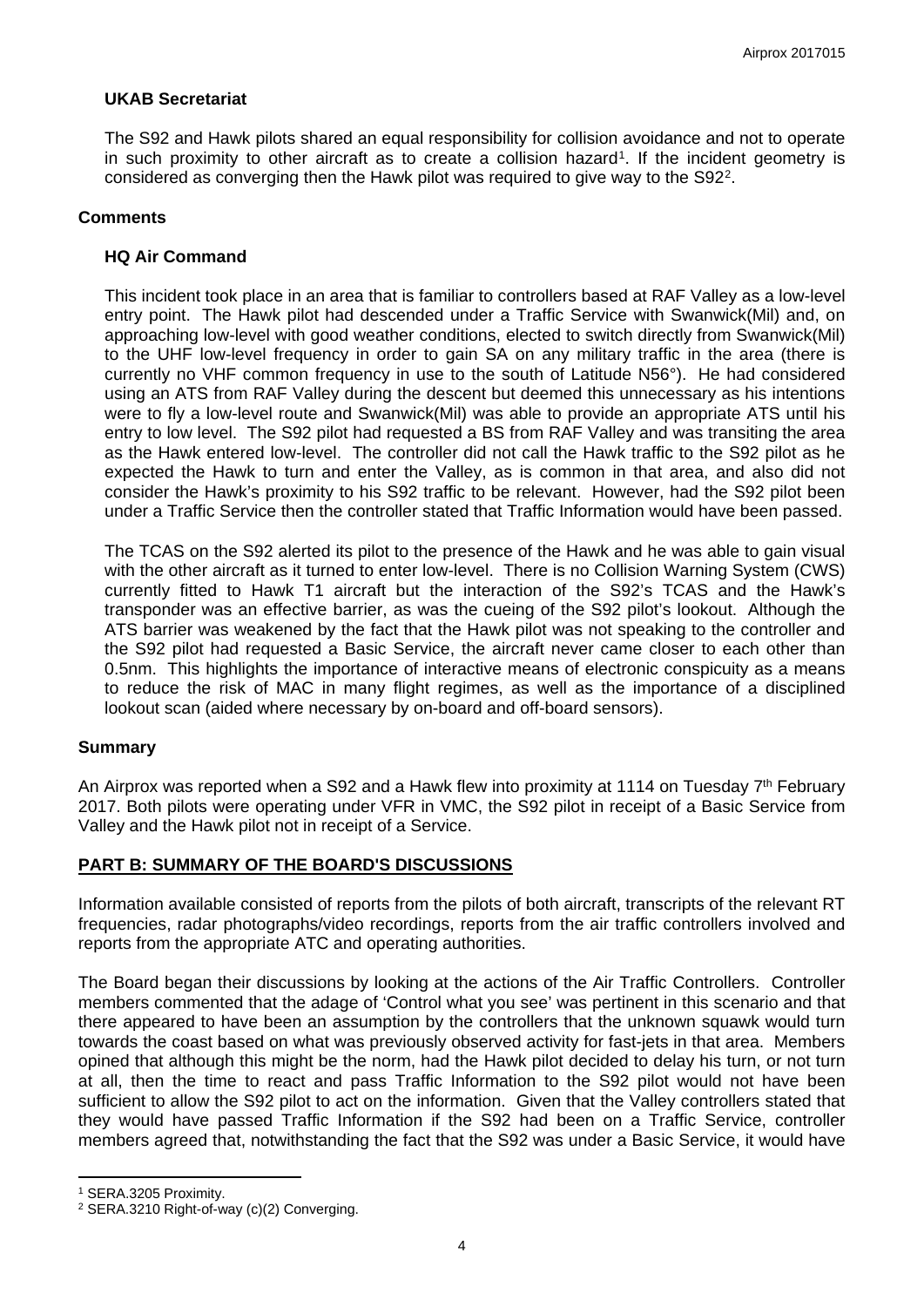been prudent to have also done so in this case given the geometry of the encounter and the speed of the Hawk.

The Board then looked at the actions of the Hawk pilot. Accepting that he was operating under VFR in Class G airspace, members with military experience opined that, during his descent, it might have been prudent for him to have passed an information call to Valley in order to increase their situational awareness and his own regarding the local traffic situation; they stressed though that it was a finely balanced decision and there was no requirement to do so. Noting that the Hawk pilot had not seen the S92 at all, the Board wondered whether he had become task-focused on his low-level entry track and timings to the detriment of lookout; this was a timely reminder of the need to prioritise a robust lookout even when conducting detailed navigation tasks.

The Board then turned to the actions of the S92 pilot. They acknowledged that the pilot had seen the Hawk prior to it commencing its right turn and agreed that he had appropriately used the TCAS information to gain visual contact with the Hawk. The Board opined that the TCAS RA was probably only momentarily initiated due to the Hawk's speed and rate of turn, and that action had not been required by the S92 pilot because the Hawk was fortuitously already turning and passing abeam the S92 when sighted.

The Board then considered the cause and risk of the incident. Members quickly agreed that the S92 pilot had received the TCAS alert and made a visual sighting of the Hawk in sufficient time to assess whether avoiding action was required. Although there was an element of fortuitous timing in the Hawk's coincidental turn, members were satisfied that the S92 pilot could have conducted an avoiding manoeuvre had it been required. Notwithstanding that the Hawk pilot did not see the S92, members felt that the S92 pilot's sighting of the Hawk was sufficiently early that the incident was best described as a conflict in Class G airspace. Turning to the risk, members agreed that although safety had been degraded, the S92 pilot was visual with the Hawk sufficiently early to ensure that there was no risk of collision; accordingly, the Board assessed the risk as Category C.

# **PART C: ASSESSMENT OF CAUSE AND RISK**

Cause: A conflict in Class G.

Degree of Risk: C.

 $\overline{a}$ 

Safety Barrier Assessment<sup>[3](#page-4-0)</sup>

The Board decided that the following key safety barriers were contributory in this Airprox:

**ATC Conflict Detection and Resolution** was considered to be **partially effective** because although the S92 was under a Basic Service, ATC had detected a potential conflict but did not pass on that information because they assumed that the Hawk would turn. Given that they did not know the Hawk pilot's intentions, and with the aircraft at the same altitude, it would have been pertinent for ATC to have passed Traffic Information to the S92 pilot.

**Flight Crew Situational Awareness** was also considered to be **partially effective** because the Hawk was not in communication with Valley ATC and neither aircraft was specifically aware of the other until just before CPA.

**Onboard Warning/Collision Avoidance Equipment** was also considered to be **partially effective** because the Hawk was not fitted with any collision warning equipment. Notwithstanding, the barrier did provide functionality because the S92 had TCAS II, and the Hawk was transponding, which alerted the S92 pilot to the presence of the Hawk.

<span id="page-4-0"></span><sup>&</sup>lt;sup>3</sup> The UK Airprox Board scheme for assessing the Availability, Functionality and Effectiveness of safety barriers can be found on the **UKAB Website**.